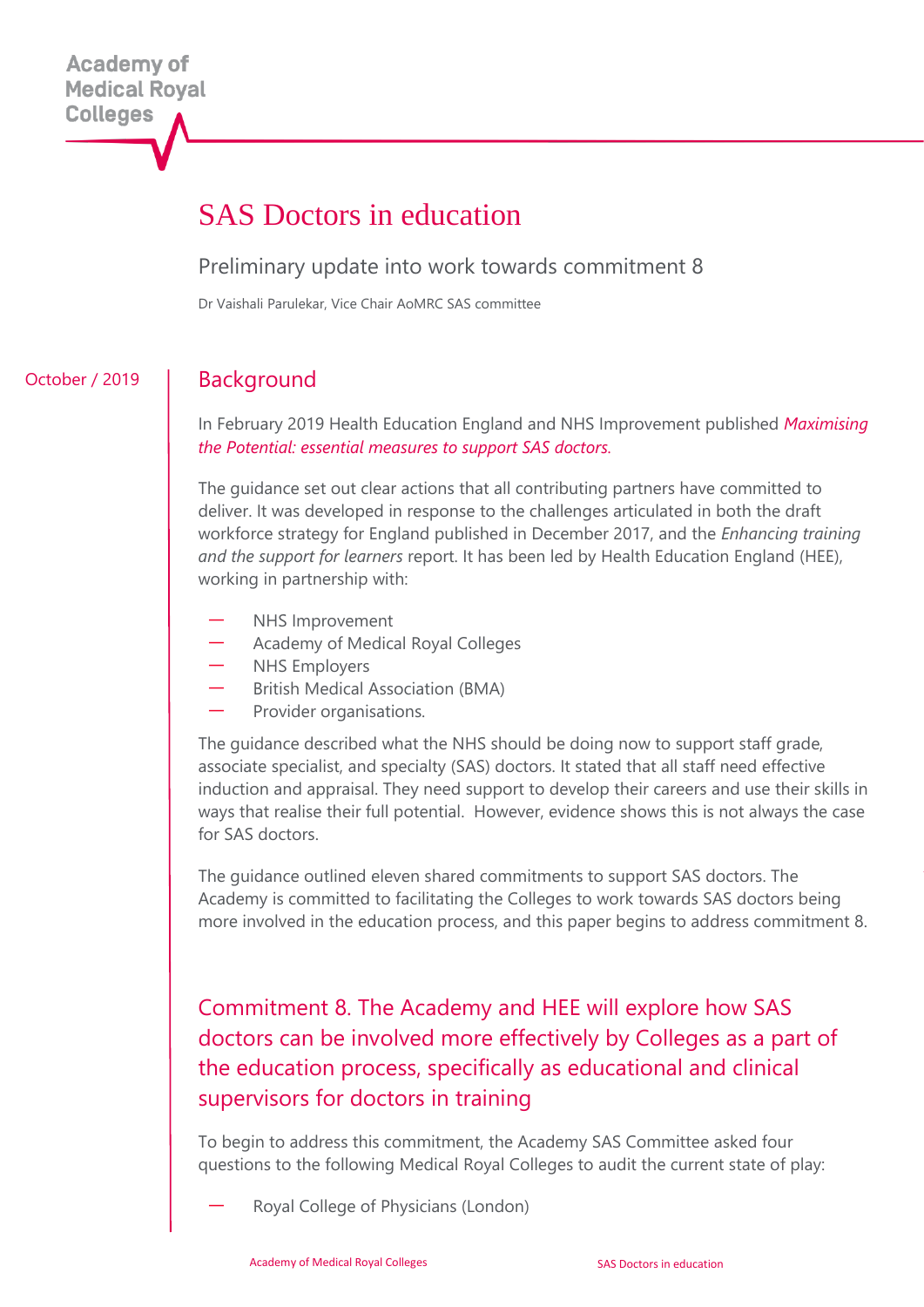- Royal College of Surgeons of England
- Royal College of Surgeons of Edinburgh
- Royal College of Emergency Medicine
- Royal College of Psychiatrists
- Royal College of Paediatrics and Child Health
- Royal College of Obstetricians and Gynaecologists
- Faculty of Sexual and Reproductive Health
- Royal College of Pathologists
- Royal College of Radiologists

The responses to the four questions below are collated in Table 1.

- 1. Does the College allow SAS doctors to be educational supervisors and clinical supervisors?
- 2. Are SAS doctors given the opportunity for training to be educational and clinical supervisors by the College, similar to consultants?
- 3. Does the College allow SAS doctors to be examiners for postgraduate exams?
- 4. Does College involve SAS doctors in the exams in any other way? E.g. question setting, exam courses etc?

# Summary of responses

The responses collated in Table 1 show variation across the Medical Royal Colleges in terms of the current involvement of SAS doctors in education. Some Colleges have very good engagement and opportunities for SAS doctors, such as RCP (London), FSRH, RCPCH, RCOG and RCoA, while there is scope for improvement in others. This may be due to a lack of opportunity, lack of knowledge or lack of engagement.

The collated responses were discussed at the Academy SAS committee in September 2019 where the following next steps were decided.

### Next steps

1. SAS representatives to reflect on data and liaise with individual colleges to work towards creating more opportunities in education for SAS doctors. This should include identifying any gaps and obstacles in the current processes and work towards streamlining them. SAS representatives to push for better engagement between SAS groups and their Colleges. This will need College support.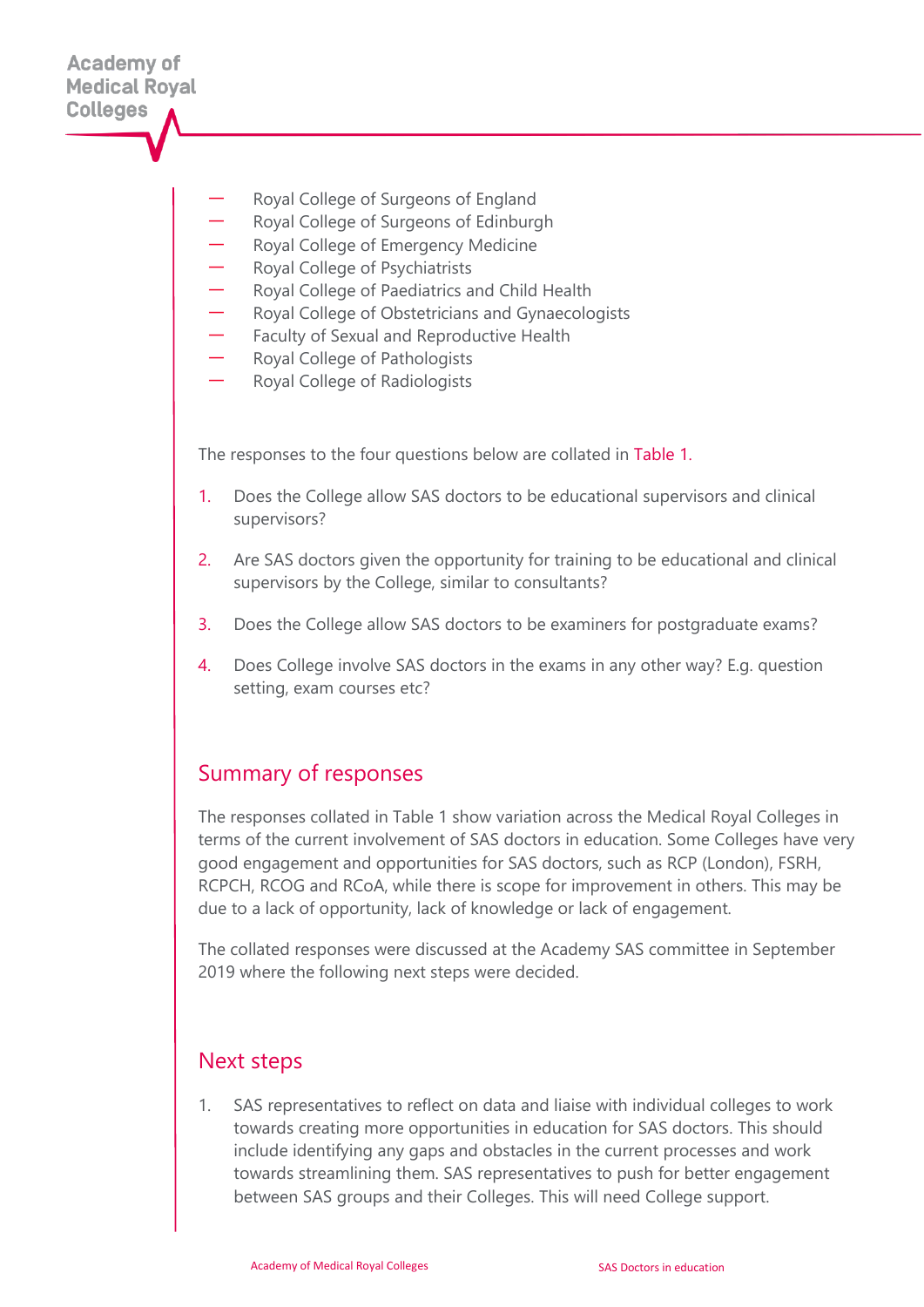- 2. To use Colleges who have successfully involved SAS doctors in the education process as role models to bench mark against.
- 3. Share collated responses with the Academy Council (November 2019) to then be shared with Health Education England.
- 4. SAS representatives to review and feedback on progress made with their individual Colleges at the Academy SAS committee meeting in March 2020.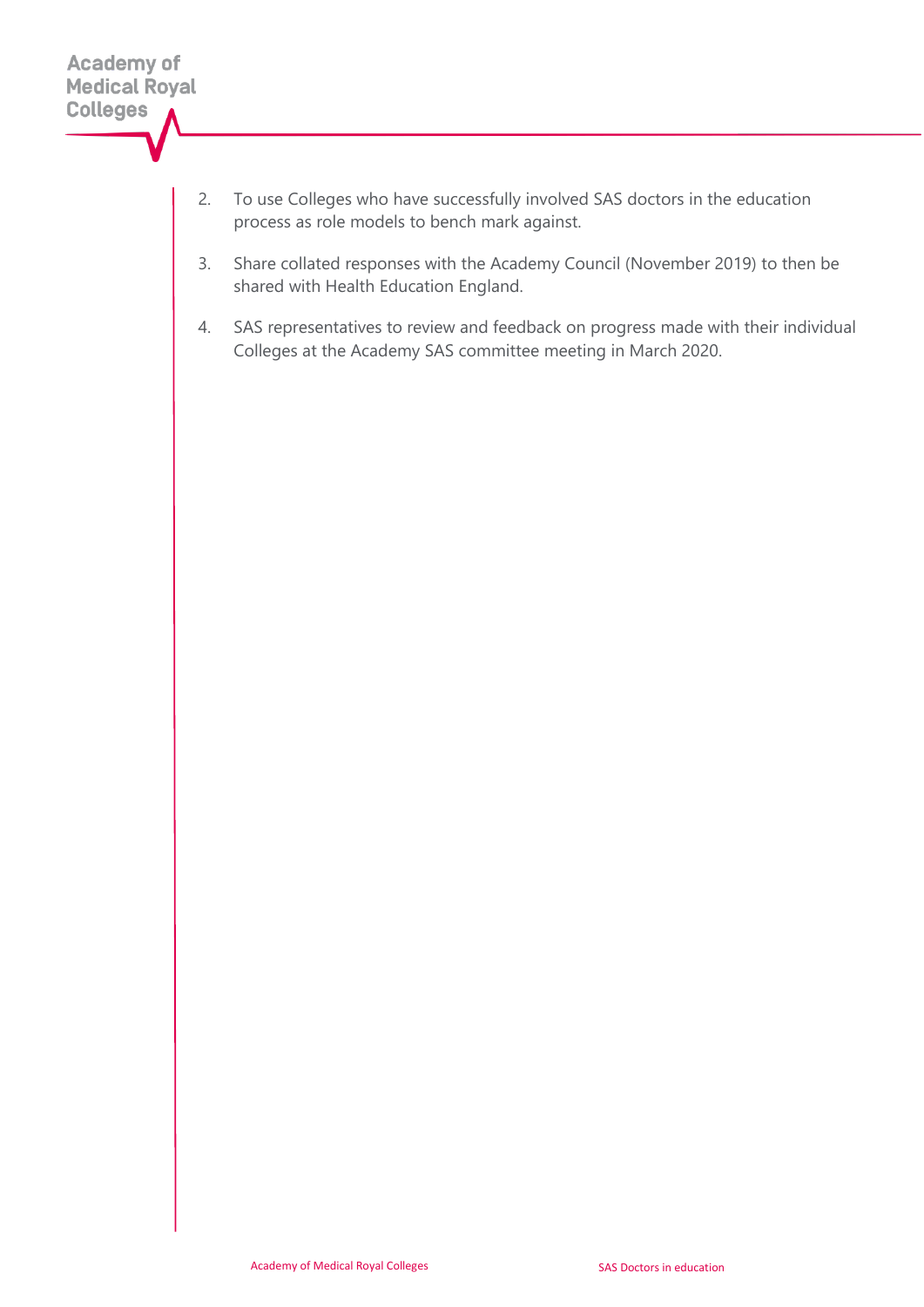# Table 1. Summary of responses

| <b>College</b> | <b>Clinical</b><br>supervision                                                            | <b>Educational</b><br>supervision                                                                                                                                                                                          | <b>Educational supervision</b><br>training opportunity                                                                                                                                                                                                                                                                                                                                                                                                                                                        | <b>SAS doctors as examiners</b>                                                                                                                                                                                                                                                                                                                         | <b>Miscellaneous SAS</b><br>involvement in examinations                                                           |
|----------------|-------------------------------------------------------------------------------------------|----------------------------------------------------------------------------------------------------------------------------------------------------------------------------------------------------------------------------|---------------------------------------------------------------------------------------------------------------------------------------------------------------------------------------------------------------------------------------------------------------------------------------------------------------------------------------------------------------------------------------------------------------------------------------------------------------------------------------------------------------|---------------------------------------------------------------------------------------------------------------------------------------------------------------------------------------------------------------------------------------------------------------------------------------------------------------------------------------------------------|-------------------------------------------------------------------------------------------------------------------|
| <b>RCPsych</b> | <b>Yes</b>                                                                                | <b>No</b><br>Only for<br>foundation<br>doctors.                                                                                                                                                                            | <b>No</b>                                                                                                                                                                                                                                                                                                                                                                                                                                                                                                     | <b>No</b>                                                                                                                                                                                                                                                                                                                                               | <b>No</b>                                                                                                         |
| <b>RCoA</b>    | Yes                                                                                       | Yes                                                                                                                                                                                                                        | <b>No</b><br>Training is provided in local<br>deaneries or postgrad<br>centres not by College.                                                                                                                                                                                                                                                                                                                                                                                                                | Yes<br>If SAS doctors have done the<br>exam. So far none have<br>applied despite<br>advertisement.                                                                                                                                                                                                                                                      | Yes<br>SAS doctors have<br>representation on all relevant<br>committees including<br>examination, curriculum etc. |
| <b>RCPL</b>    | <b>Yes</b><br>2018 survey<br>showed 19% of<br>SAS doctors are<br>clinical<br>supervisors. | <b>Yes</b><br>2018 survey<br>showed 11% of<br>SAS doctors are<br>educational<br>supervisors.<br>6% of SAS<br>doctors hold<br>formal academic<br>positions such as<br>clinical lecturers<br>or clinical senior<br>lecturer. | <b>Yes</b><br>The College runs<br><b>Educational Supervisor</b><br>Workshop. Of the 303<br>attendees in 2018, 10 (3%)<br>were SAS doctors.<br>The College offers the MSc<br>in Medical Education, a<br>part-time programme<br>delivered jointly along with<br>University College London.<br>This course is attended by<br>consultants, trainees and<br>SAS doctors.<br>The College promotes GMC<br>quidance which states that<br>recognised or approved<br>trainers may be GPs,<br>consultants or SAS doctors | <b>Yes</b><br>SAS doctors who are fellows<br>of the College and have the<br>MRCP diploma can be<br>examiners for the MRCP<br>exam. There are currently<br>very few SAS doctors who<br>fulfil these criteria but some<br>of them have expressed an<br>interest and the College<br>hopes by end of next year it<br>will have SAS doctors as<br>examiners. | Yes                                                                                                               |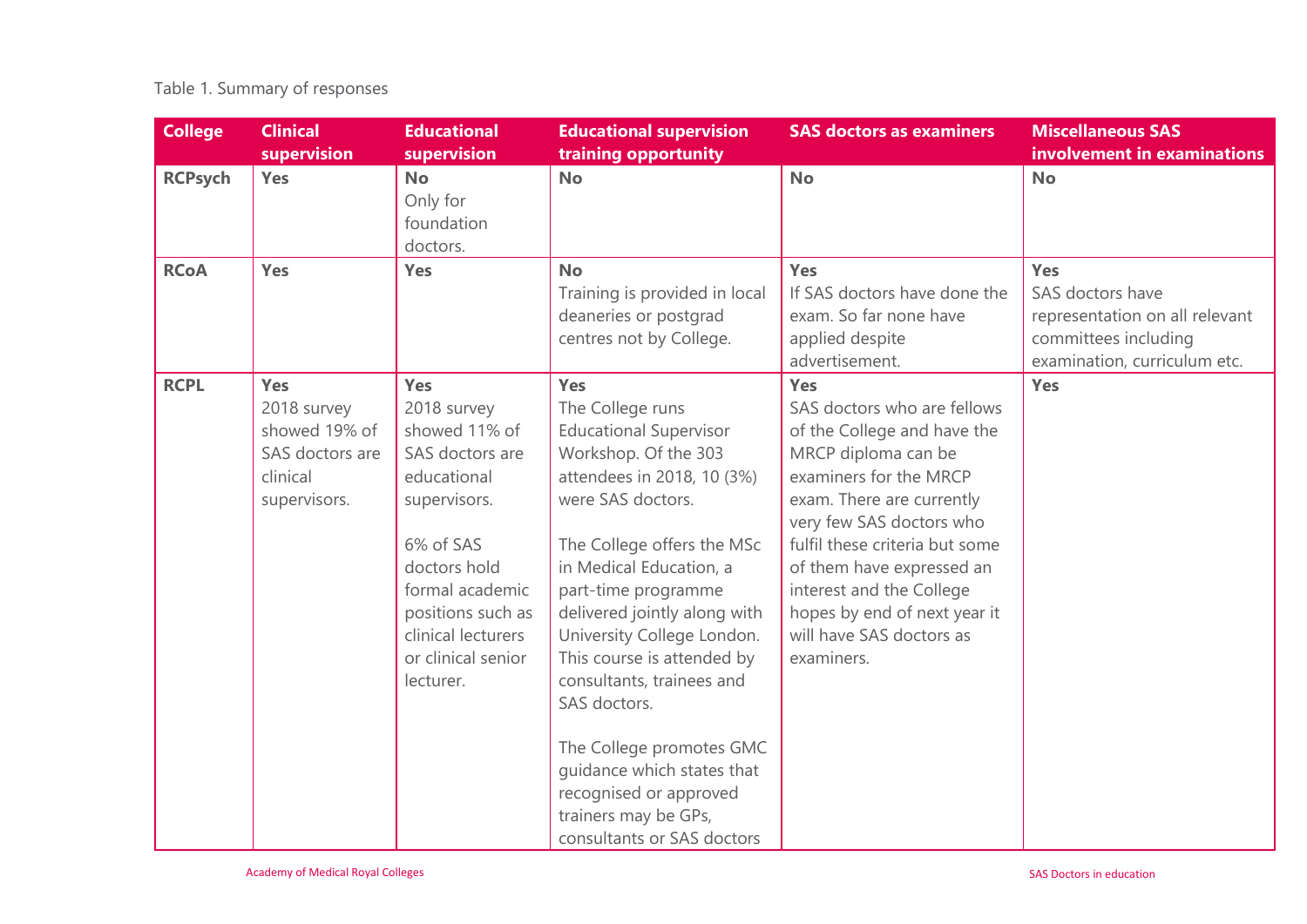|              |                                                                                                                                                                                                                                                                                                                          |                                                                                                                    | (https://www.rcplondon.ac.u<br>k/education-<br>practice/advice/specialty-<br>associate-specialist-and-<br>staff-grade-sas-doctors). |                                                                                                                                                                                                                                |                                                                                                                                                                                                 |
|--------------|--------------------------------------------------------------------------------------------------------------------------------------------------------------------------------------------------------------------------------------------------------------------------------------------------------------------------|--------------------------------------------------------------------------------------------------------------------|-------------------------------------------------------------------------------------------------------------------------------------|--------------------------------------------------------------------------------------------------------------------------------------------------------------------------------------------------------------------------------|-------------------------------------------------------------------------------------------------------------------------------------------------------------------------------------------------|
| <b>RCSEd</b> | <b>Yes</b><br>The RCSEd has<br>set up a Faculty<br>of Surgical<br>Trainers which<br>SAS Grades are<br>welcome to join<br>as Associates.<br>SAS can apply<br>for full<br>membership or<br>fellowship if<br>they meet the<br>criteria set by<br>the Faculty.<br>Being an SAS<br>grade does not<br>preclude<br>application. | Yes<br>SAS are<br>encouraged by<br>the RCSEd to train<br>and take up the<br>role of<br>educational<br>supervisors. | Yes<br>SAS have the same<br>opportunities to attend<br>Train the Trainers courses<br>run by the College as<br>Consultants do.       | N/A                                                                                                                                                                                                                            | Yes<br>SAS Grades are eligible to<br>apply for question writing for<br>the MRCS exam.                                                                                                           |
| <b>FSRH</b>  | <b>Yes</b>                                                                                                                                                                                                                                                                                                               | <b>Yes</b><br>Currently there<br>are 2 SAS<br>educational<br>supervisors.                                          | <b>Yes</b><br>Regular courses are<br>available.                                                                                     | <b>Yes</b><br>SAS doctors could become<br>examiners for the MFSRH, as<br>long as they have passed the<br>exam themselves, or signed<br>an agreement to never take<br>the exam. This is the same<br>criteria for anyone getting | Yes<br>SAS doctors are on exams<br>committee and involved in<br>organising exams and<br>question writing. SAS doctors<br>can be mentors or mentees in<br>the BASHH/BHIVA/FSRH<br>mentor scheme. |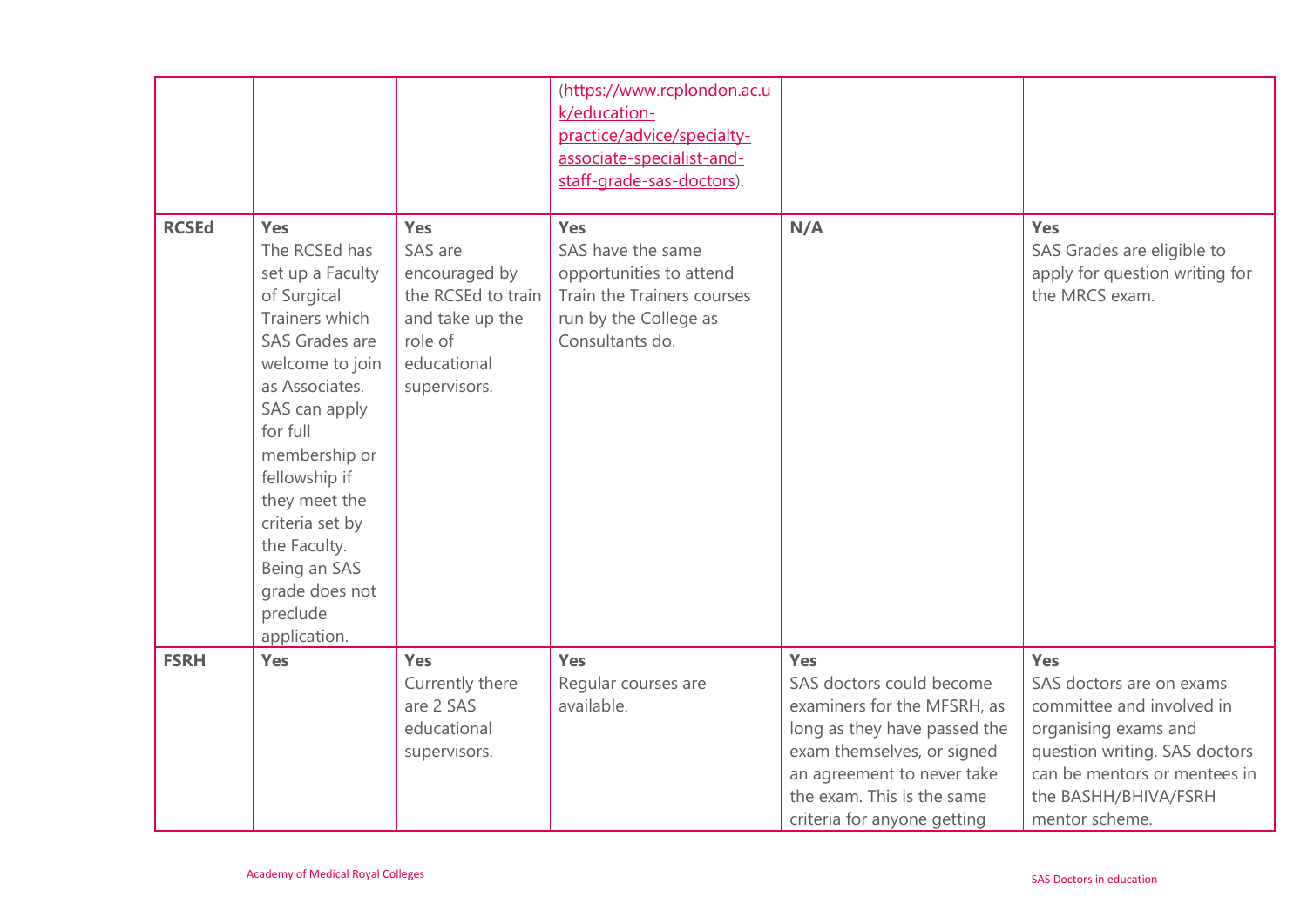|              |     |     |                                                                                                               | involved.                                                                                                                                                                                                                                                                                                                                                                                                                                                                                                                                                                                                                                                                                              |                                                                                                                                                                                                                                                                                                                                                                                                                                                                                                                                                                                                                                                                                                                                                                                     |
|--------------|-----|-----|---------------------------------------------------------------------------------------------------------------|--------------------------------------------------------------------------------------------------------------------------------------------------------------------------------------------------------------------------------------------------------------------------------------------------------------------------------------------------------------------------------------------------------------------------------------------------------------------------------------------------------------------------------------------------------------------------------------------------------------------------------------------------------------------------------------------------------|-------------------------------------------------------------------------------------------------------------------------------------------------------------------------------------------------------------------------------------------------------------------------------------------------------------------------------------------------------------------------------------------------------------------------------------------------------------------------------------------------------------------------------------------------------------------------------------------------------------------------------------------------------------------------------------------------------------------------------------------------------------------------------------|
| <b>RCPCH</b> | Yes | Yes | Yes<br>SAS doctors are eligible to<br>attend the Effective<br><b>Educational Supervision</b><br>(EES) course. | Yes<br>The College accepts<br>applications from SAS<br>doctors to become DCH<br>Clinical Examiners and has<br>put one or two through<br>(current DCH Scenario Lead is<br>a SAS doctor).<br>The College is open to<br>applications from SAS<br>doctors applying to become<br><b>MRCPCH Clinical examiners</b><br>as follows:<br>SAS doctors must evidence<br>that they meet the other<br>minimum standards for<br>examiners as referenced in<br>'Duties and Responsibilities<br>of RCPCH Examiners'<br>document.<br>SAS doctors must be holders<br>of the MRCPCH having<br>successfully passed all of the<br>elements of the examination.<br>SAS doctors must have CCT<br>(or equivalent) and must have | <b>Yes</b><br>All members who have passed<br>the membership exam are<br>eligible to attend question<br>writing meetings, so<br>potentially includes SAS<br>doctors.<br>Opportunities in Education:<br>College Tutors: Currently the<br>official College role profile and<br>quidance doesn't allow SAS<br>doctors to be College Tutors.<br>Unofficially there may be<br>some. The College is looking<br>at changing that policy and<br>will discuss with Senior College<br>Tutor and bring a paper to<br>autumn E&T Quality<br>Committee proposing that<br>change to the guidance.<br>Teaching Faculty: There are<br>SAS doctors on the teaching<br>faculty courses.<br>Careers Advisor: SAS doctors<br>are eligible for these roles.<br>Mentor roles: SAS doctors are<br>eligible. |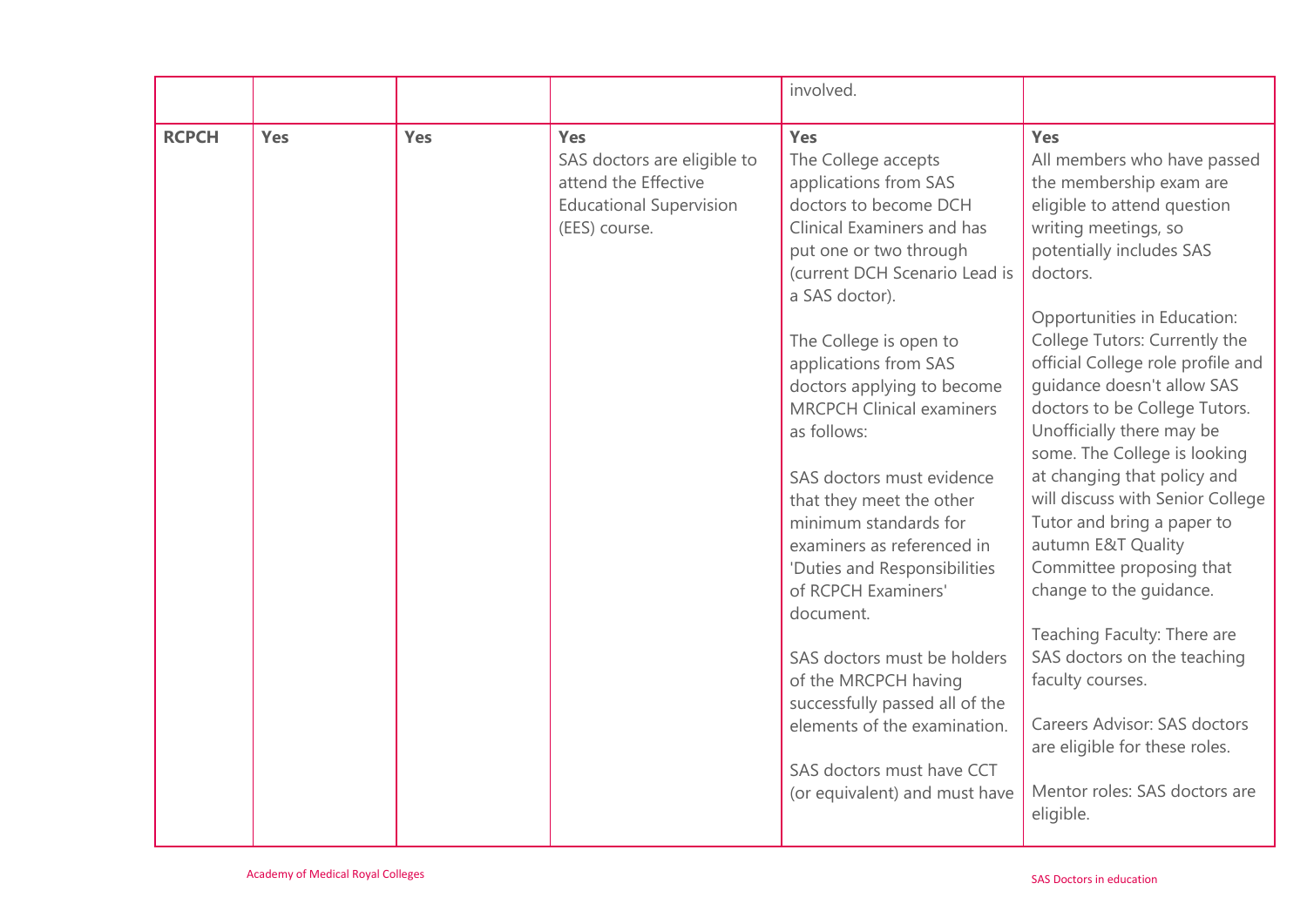|                |     |                                                                                                                                                                                                                                                                                                                                                                                         |                                                                                                                                                  | completed three years in a<br>substantive role post CCT.<br>SAS doctors must hold full<br>registration with the GMC<br>and without limitation on<br>their practice (for GPs, must<br>be registered with performers<br>list with no limitations on<br>their practice). They must also<br>be in good standing with<br>their College.                                                                                                                                                                                                          |                                                                                      |
|----------------|-----|-----------------------------------------------------------------------------------------------------------------------------------------------------------------------------------------------------------------------------------------------------------------------------------------------------------------------------------------------------------------------------------------|--------------------------------------------------------------------------------------------------------------------------------------------------|---------------------------------------------------------------------------------------------------------------------------------------------------------------------------------------------------------------------------------------------------------------------------------------------------------------------------------------------------------------------------------------------------------------------------------------------------------------------------------------------------------------------------------------------|--------------------------------------------------------------------------------------|
| <b>RCOphth</b> | Yes | <b>No</b><br>The RCOphth<br>does not<br>determine who is<br>suitable to take<br>the role of<br>educational<br>supervisor.<br>Consultants who<br>want/are asked to<br>become<br>educational<br>supervisors need<br>to attend training<br>courses organised<br>by their Trusts<br>and are only<br>allowed to<br>undertake the<br>role once they get<br>the relevant<br>certificates, etc. | <b>No</b><br>The College does not train<br>consultants to be<br>supervisors and therefore<br>there are no special<br>provisions for SAS doctors. | Yes<br>SAS doctors can examine at<br>the Refraction Certificate<br>examinations and mark the<br>Part 1 FRCOphth CRQ<br>marksheets.<br>SAS doctors cannot be<br>examiners for the final viva<br>unless they hold FRCOphth.<br>Examiner must be a<br>consultant or hold FRCOphth.<br>Some members can be<br>elected to be the Fellows of<br>RCOphth but SAS doctors<br>cannot be elected as fellows<br>even after holding<br>MRCOphth and having good<br>experience and references.<br>This point will be raised in the<br>education meeting. | Yes<br>College has SAS examiners<br>who can contribute to writing<br>exam questions. |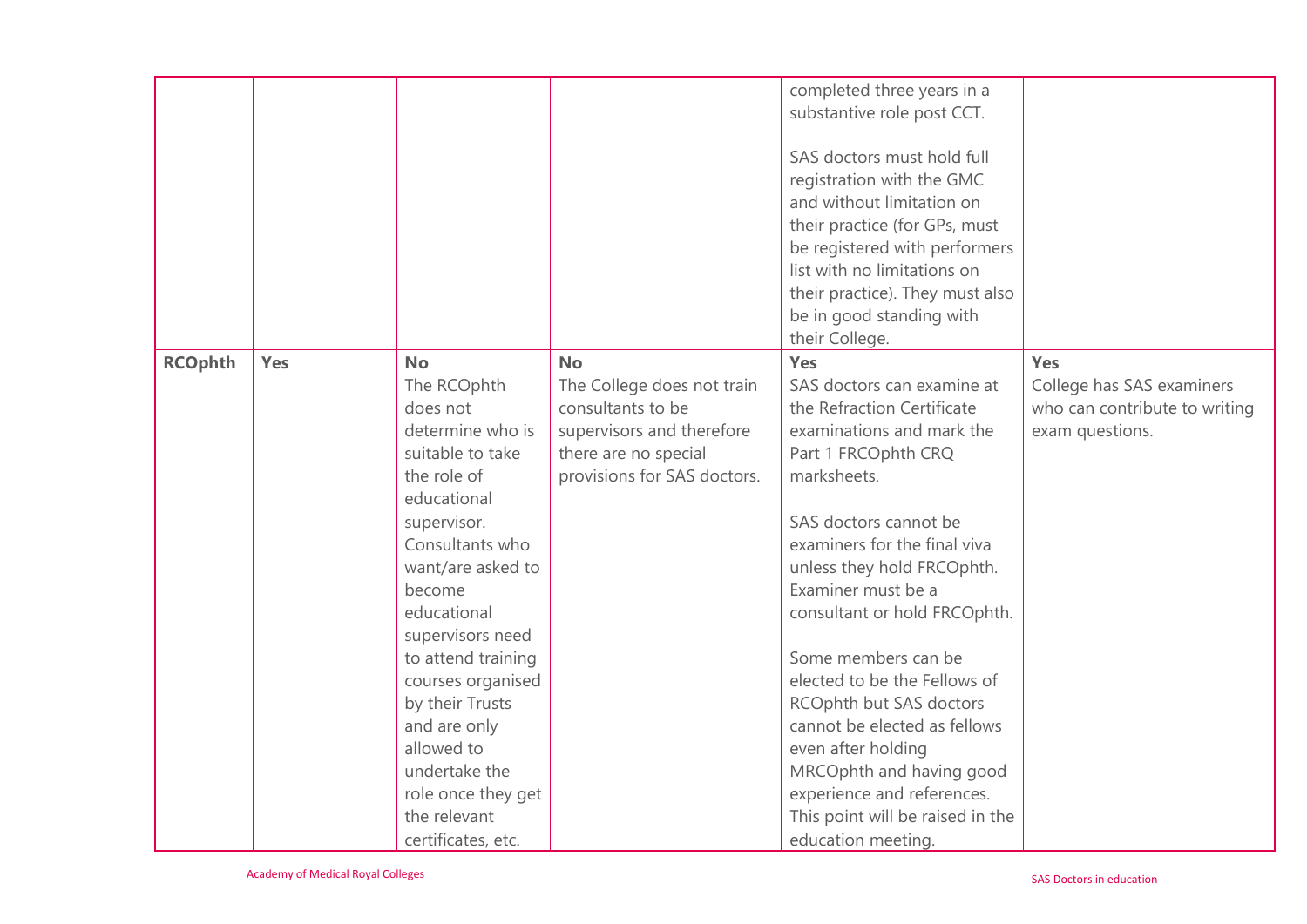|            |     | There may be<br>some educational<br>supervisors who<br>are SAS doctors<br>but the College<br>could not identify<br>them from their e<br>portfolio.                                                                                                                                                                                                                                                                                   |                                                                                   |                                                                                    |                                                                                                                                                                                                                                                                                                                                                                                      |
|------------|-----|--------------------------------------------------------------------------------------------------------------------------------------------------------------------------------------------------------------------------------------------------------------------------------------------------------------------------------------------------------------------------------------------------------------------------------------|-----------------------------------------------------------------------------------|------------------------------------------------------------------------------------|--------------------------------------------------------------------------------------------------------------------------------------------------------------------------------------------------------------------------------------------------------------------------------------------------------------------------------------------------------------------------------------|
| <b>RCR</b> | Yes | <b>No</b><br>Educational<br>supervisors are<br>appointed by<br>training<br>programmes. The<br>RCR has never<br>tried to define<br>criteria for who<br>can be a<br>supervisor. The<br><b>GMC</b> has<br>requirements for<br>supervisors to be<br>"recognised<br>trainers" but<br>these<br>requirements do<br>not limit the<br>positions to any<br>job roles. The<br>Gold Guide<br>defines UK-wide<br>arrangements for<br>postgraduate | Yes<br>SAS doctors can attend<br>supervisors skills workshop<br>organised by RCR. | Yes<br>SAS doctors can be FRCR<br>examiners if they are fellows<br>of the College. | Yes<br>For one exam RCR accepts<br>draft questions from local<br>question-writing panels. These<br>could include radiologists in<br>any role. There are currently<br>no exam preparation courses.<br>The current RCR SAS rep has<br>contributed to Single Best<br>Answer questions for FRCR-2<br>4b module and has attended<br>RCR course on Single Best<br>Answer question setting. |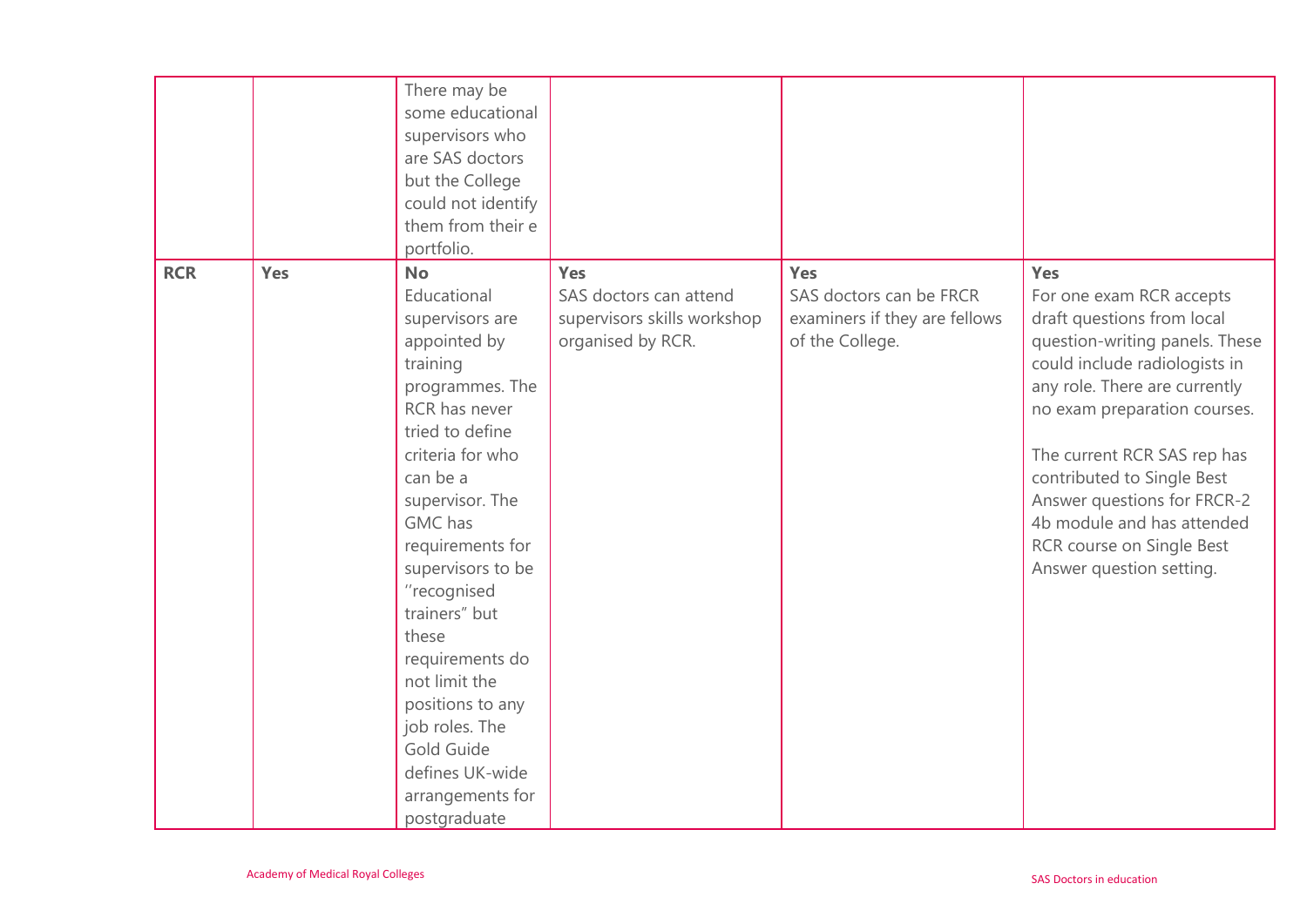|               |            | training and<br>defines supervisor<br>roles.                                                             |                                                                                                         |                                                                                                                                                                                               |                                                                                                                                                                                                                                                                                                          |
|---------------|------------|----------------------------------------------------------------------------------------------------------|---------------------------------------------------------------------------------------------------------|-----------------------------------------------------------------------------------------------------------------------------------------------------------------------------------------------|----------------------------------------------------------------------------------------------------------------------------------------------------------------------------------------------------------------------------------------------------------------------------------------------------------|
| <b>RCPSG</b>  | <b>No</b>  | <b>No</b>                                                                                                | <b>No</b>                                                                                               | <b>No</b><br>The examiners need to be<br>fellows/members. Currently it<br>is limited to consultants only.                                                                                     | <b>No</b>                                                                                                                                                                                                                                                                                                |
| <b>RCOG</b>   | <b>Yes</b> | Yes                                                                                                      | Yes<br>SAS doctors have equal<br>opportunity to attend RCOG<br>organised 'Train the trainer'<br>events. | <b>Yes</b>                                                                                                                                                                                    | Yes<br>RCOG have a SAS/LED national<br>lead who is a voting member<br>of Council and chair of a<br>SAS/LED Advisory Group who<br>College supports and whose<br>members sit on many other<br>Council Committees/Boards,<br>including Education Board and<br><b>Professional Development</b><br>Committee. |
| <b>RCSEng</b> | <b>Yes</b> | Yes<br>If fulfil<br>appropriate<br>criteria for<br>training<br>programme and<br>appointed by the<br>TPD. | Yes<br>SAS surgeons have access<br>to all training courses<br>provided by RCSEng.                       | <b>Partly Yes</b><br>SAS surgeons are allowed to<br>be question setters for MRCS<br>Part 1. They are not allowed<br>to be examiners for MRCS<br>Part 2, but this option is<br>being explored. | Yes<br>SAS Surgeons are allowed to<br>be surgical tutors. SAS<br>Surgeons are also allowed to<br>be Regional Directors for<br>RCSEng.                                                                                                                                                                    |
| <b>RCEM</b>   | <b>Yes</b> | Yes<br>Not to trainees.<br>Only to SAS and<br>foundation<br>doctors.                                     | N/A<br>Deanery based training is<br>available.                                                          | Yes<br>Senior Associate specialists<br>on old contract are<br>examiners.                                                                                                                      | N/A                                                                                                                                                                                                                                                                                                      |
| <b>RCPath</b> | Yes        | Yes                                                                                                      | <b>No</b>                                                                                               | <b>Yes</b>                                                                                                                                                                                    | Yes                                                                                                                                                                                                                                                                                                      |